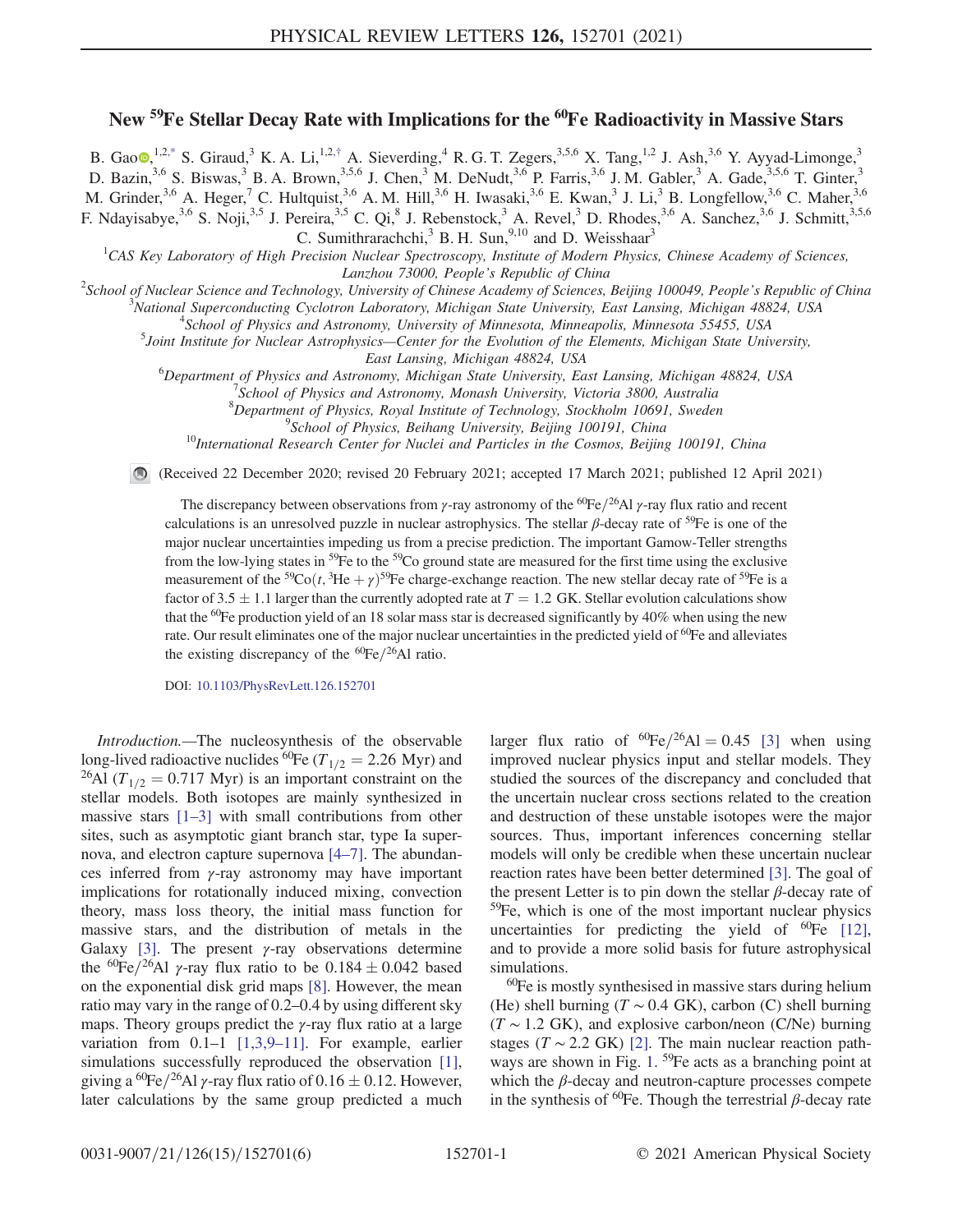<span id="page-1-0"></span>

FIG. 1. Left: net reaction flow chart of <sup>60</sup>Fe nucleosynthesis in C-shell burning. The red lines are  $\beta$  decays and black lines are proton-(neutron-)induced reactions. Line widths represent the reaction flow in logarithmic scale. Right: Gamow-Teller transitions that are of importance for the stellar  $\beta$ -decay rate of <sup>59</sup>Fe during the synthesis of <sup>60</sup>Fe.

of <sup>59</sup>Fe is well determined ( $T_{1/2}=44.5$  days), its decay rate could be dramatically enhanced in stellar environments. For example, during C-shell burning, the temperature is high and the  $\gamma$  excitation and deexcitation processes are in equilibrium where a considerable fraction of the <sup>59</sup>Fe nuclei are in their excited states. Therefore,  $\beta$  decays from the excited states also contribute to the total decay rate (see Fig. [1\)](#page-1-0). Because of the favorable selection rules and larger decay Q values,  $\beta$  decays from the excited states of <sup>59</sup>Fe are orders of magnitude faster than from the ground state. Consequently, the effective  $\beta$ -decay rate of <sup>59</sup>Fe in the stellar environment becomes much larger than the terrestrial one. Existing theoretical calculations, including the independent particle model calculations by Fuller-Fowler-Newman (FFN) [\[13\]](#page-5-1), shell model calculations using modified KB3 interactions by Langanke and Martínez-Pinedo (LMP) [\[14\],](#page-5-2) and shell model calculations [\[12\]](#page-5-0) using more recent interactions of the GXPF family [\[15\],](#page-5-3) predicted different  $\beta$ -decay rates for <sup>59</sup>Fe with large discrepancies. For example, at the typical C-shell burning temperature (1.2 GK), the calculations by FFN gave a rate 10 times larger than the currently adopted one from LMP, resulting in a variation of the  ${}^{60}Fe$  yield by about a factor of 3 [\[12\]](#page-5-0). The stellar  $\beta$ -decay rate of <sup>59</sup>Fe is a major contribution to the nuclear physics related uncertainties of the  ${}^{60}Fe$ production and it leads to a larger variation of the yields than the  ${}^{59}Fe(n, \gamma)$  reaction rate. Therefore, an accurate determination of the <sup>59</sup>Fe-decay rate is required.

Direct measurement of the  $\beta$ -decay rate from excited states of <sup>59</sup>Fe, which decay mostly by emitting  $\gamma$  rays, is challenging due to the very tiny  $\beta$ -decay branching ratios. From theory point of view, nuclear  $\beta$ -decay rates depend on the decay  $Q$  value and the Gamow-Teller (GT) transition strengths  $[B(GT)]$ . Since the masses of the <sup>59</sup>Fe and <sup>59</sup>Co nuclei, and therefore the Q value, are well known, the  $B(GT)$  becomes the only missing component to calculate the  $\beta$ -decay rates from the <sup>59</sup>Fe excited states. Charge-exchange reactions at intermediate energies ( $\gtrsim$ 100 MeV/u) have been proven to be a useful tool to measure  $[B(GT)]$  [\[16,17\].](#page-5-4) The  $B(\text{GT})$  distribution of <sup>59</sup>Fe was previously measured via the  $59\text{Co}(n, p)$ <sup>59</sup>Fe reaction [\[18\]](#page-5-5). However, the poor resolution (∼0.9 MeV) did not allow an accurate determination of  $B(GT)$  value for each individual state. The measured transition strengths of the low-lying states were unresolved from the higher-lying states. In this Letter, the first exclusive measurement of  ${}^{59}Co(t, {}^{3}He) {}^{59}Fe$  was performed to extract the fine structure of the transition strength to the low-lying states in <sup>59</sup>Fe. Our measurement provides the reliable  $B(GT)$ of the important transitions to accurately determine the stellar  $\beta$ -decay rate of <sup>59</sup>Fe.

Experiment.—The experiment was performed at the Coupled Cyclotron Facility (CCF) at the National Superconducting Cyclotron Laboratory. An <sup>16</sup>O primary beam with an intensity of 150 pnA and an energy of 150 MeV/u provided by the CCF impinged on a beryllium target with a thickness of  $3525 \text{ mg/cm}^2$ . The A1900 fragment separator [\[19\]](#page-5-6) with a 195-mg/cm<sup>2</sup>-thick Al degrader was used to select the tritons from other reaction products. The resulting triton beam with an intensity of  $\sim$ 4 × 10<sup>6</sup> pps and an energy of 115 MeV/u was transported to the pivot point of the S800 spectro-graph [\[20\]](#page-5-7) where a 22.25-mg/cm<sup>2</sup>-thick  $5\degree$ Co target was mounted. A polyethylene  $(CH<sub>2</sub>)$  target with a thickness of 4.1 mg/cm<sup>2</sup> was also used to calibrate the triton beam intensity using the cross section accurately measured previously [\[21\]](#page-5-8). The ejectiles from reactions on the target were momentum analyzed by the S800 spectrograph and finally detected by two cathode-readout drift chambers (CRDCs) [\[22\]](#page-5-9) and a 5-mm-thick plastic scintillator. The CRDCs measured the hit positions and track angles of the ejectiles at the focal plane, which were used to reconstruct their scattering angles and energies after the target. The plastic scintillator measured the energy loss  $(\Delta E)$  and, in combination with the radio-frequency signals from the CCF, the time of flight (TOF) of the ejectiles. By using the  $\Delta E$ -TOF particle identification technique, the <sup>3</sup>He particles were clearly identified from other reaction products.

The  $\gamma$ -ray detection system GRETINA [\[23,24\]](#page-5-10) was placed around the reaction target to detect the deexcitation  $\gamma$  rays from the <sup>59</sup>Fe residual nucleus in coincidence with the <sup>3</sup>He ejectiles. The coincident measurement allows one to analyze the GT transitions with very weak strengths to the low-lying states of the residual nucleus, which are otherwise difficult to identify in the particle singles data alone [\[25](#page-5-11)–29].

Analysis and results.—The excitation energy of the <sup>59</sup>Fe residual nucleus was deduced by using a missing mass calculation. Double-differential cross sections were determined up to an excitation energy of 25 MeV and a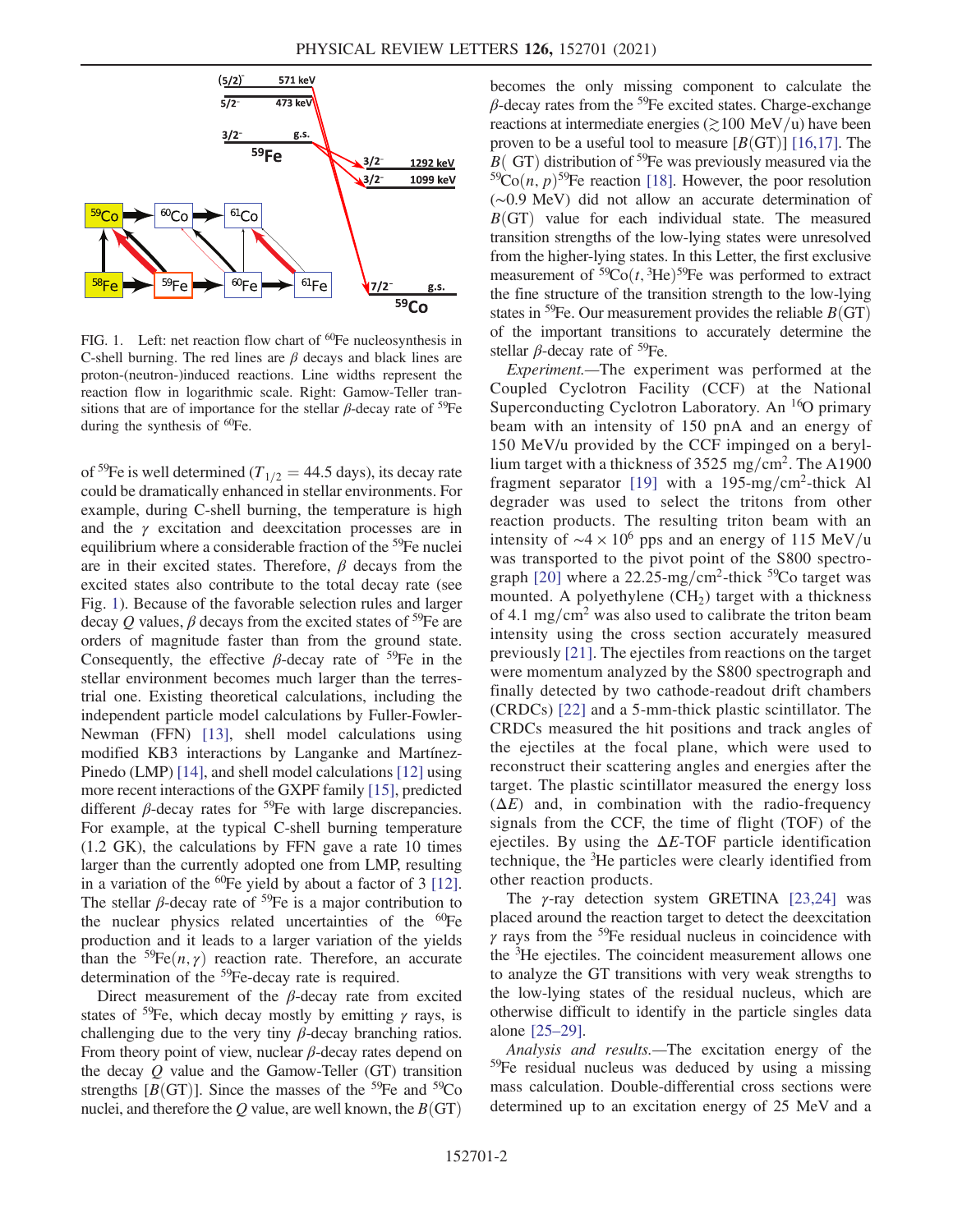<span id="page-2-0"></span>

FIG. 2. (a) Two-dimensional plot of  $E_\gamma$  versus  $E_x^{59}$ Fe). The  $E<sub>y</sub> = E<sub>x</sub>$  line and the neutron separation energy (S<sub>n</sub> = 6.6 MeV) are indicated. (b) Coincident  $\gamma$ -ray energy spectrum gated on  $E_x = 0.57 \pm 0.5$  MeV. The gate is indicated by the red box in (a). The inset shows a partial level scheme of <sup>59</sup>Fe.

center-of-mass angle of 4.5° with energy and angular resolutions of 0.5 MeV and 1° (FWHM), respectively.

The present Letter mainly focuses on the transitions to the low-lying states below 1 MeV in  $59Fe$  since high-lying states have negligible contributions to the total  $\beta$ -decay rate during the stellar nucleosynthesis of  ${}^{60}Fe$ . The coincident  $\gamma$ rays measured by GRETINA provide important details of those states. A two-dimensional plot of the  $\gamma$ -ray energy  $(E<sub>y</sub>)$  measured by GRETINA versus the excitation energy  $E_x$ <sup>(59</sup>Fe) deduced from the  $(t, {}^{3}\text{He})$  data is shown in Fig. [2](#page-2-0). The data points scattered in the  $E_{\gamma} > E_{x}$  region are mainly from a minor contamination of <sup>6</sup>He in the triton beam, which breaks up into  ${}^{3}\text{He} + 3n$  at the target. Such events are not associated with excitations of <sup>59</sup>Fe and can be excluded by gating on deexcitation  $\gamma$  rays from <sup>59</sup>Fe. The clear drop of the γ-ray yield at  $E_x \sim 8$  MeV is due to the opening of the neutron emission channel of the <sup>59</sup>Fe residual nucleus.

Among the low-lying states in  $59Fe$ , there are two known states, namely the 473- and 571-keV levels, that can be populated via GT transitions from the ground state of  ${}^{59}Co$ , though the spin value of the 571-keV state is still under debate [\[30](#page-5-12)–33]. In this Letter,  $J^{\pi} = 5/2^-$  is used for the 571-keV state based on the most recent experimental results [\[33\]](#page-5-13). Two other states with unknown spins and parities at 613- and 643-keV excitation energies also exist [\[32,34\]](#page-5-14). They could also potentially be GT states and contribute to the total stellar  $\beta$ -decay rate of <sup>59</sup>Fe. All those states mentioned above are known to decay directly to the ground state with 100% branching ratios [\[32,33\],](#page-5-14) emitting  $\gamma$ rays with energies equal to their excitation energies. By setting the excitation energy  $E_x^{59}Fe$  < 1 MeV, the 473- and 571-keV states were clearly seen, while the 613- and 643-keV ones were not observed in the  $\gamma$ -ray spectra, indicating only the former two need to be considered for calculating the stellar decay rate of <sup>59</sup>Fe.

The coincident  $\gamma$ -ray counts of the 473- and 571-keV states were extracted by gating on  $E_x$ <sup>(59</sup>Fe) = 473/571  $\pm$ 500 keV where the width of the gate was chosen based on the energy resolution of the S800 for the present measure-ment. Figure [2](#page-2-0) shows the gated  $\gamma$ -ray spectrum for the 571keV state. The existence of the 452-, 591-, and 1023-keV peaks in the spectrum indicates that the 571-keV peak includes contributions from feedings from higher-lying states at 1023 and 1162 keV. However, their contributions can be reliably subtracted by using the counts of the 452-, 591-, and 1023-keV peaks in the gated spectrum and the corresponding branching ratios. For the 473-keV state, the only known higher-lying state that decays to it is the 1599-keV one, which is well separated from it in the excitation energy spectrum (the 1023- and 1162-keV states also decay to it but with a very small branching ratio of ∼2%). Therefore, the 473-keV peak in the gated spectrum was considered free from feedings from higher-lying states.

The measured  $\gamma$ -ray counts can be converted to  $B(GT)$ by using the well-established proportionality between differential cross section at zero momentum transfer  $(d\sigma/d\Omega)_{q=0}$  and  $B(GT)$ ,

$$
\left(\frac{d\sigma}{d\Omega}\right)_{q=0} = \hat{\sigma}B(\text{GT}),\tag{1}
$$

where  $\hat{\sigma}$  is the so-called unit cross section. Here,  $B(\text{GT})$  is defined such that it equals 3 for the decay of free neutrons. In the present Letter, an empirical mass-dependent formula  $\hat{\sigma} = 109A^{-0.65}$  mb/sr [\[16\]](#page-5-4) was used to obtain the  $\hat{\sigma}$ , where A is the mass number of the target nucleus. Though the coincident γ-ray counts represent an integrated cross section, it can be correlated to the differential cross section at zero degree  $d\sigma/d\Omega(0^{\circ})$ , via calculated angular distributions. The calculation was done by using the doublefolding distorted-wave Born approximation (DWBA) code FOLD [\[35\].](#page-5-15) The single particle wave functions for  $t$  and  ${}^{3}$ He were taken from variational Monte Carlo calculations [\[36\]](#page-5-16), while those for  $\frac{59}{6}$ Fe/ $\frac{59}{6}$ Co were calculated by using a Woods-Saxon potential. One-body transition densities were obtained from shell model calculations using the GXPF1a interaction [\[37\]](#page-5-17) in the full  $pf$  shell model space. The optical model potential parameters from the  $58Ni + 3He$ elastic scattering at 450 MeV [\[38\]](#page-5-18) were used for the outgoing channel. For the incoming channel, the real and imaginary depths of the potentials were scaled by a factor of 0.85 while keeping the other potential parameters the same as those in the outgoing channel, following the procedure described in [\[39\]](#page-5-19). Once the  $d\sigma/d\Omega(0^{\circ})$  was obtained, it was then extrapolated to varnishing  $Q$  value  $(Q = 0)$  to obtain the  $(d\sigma/d\Omega)_{q=0}$  by using the following relationship: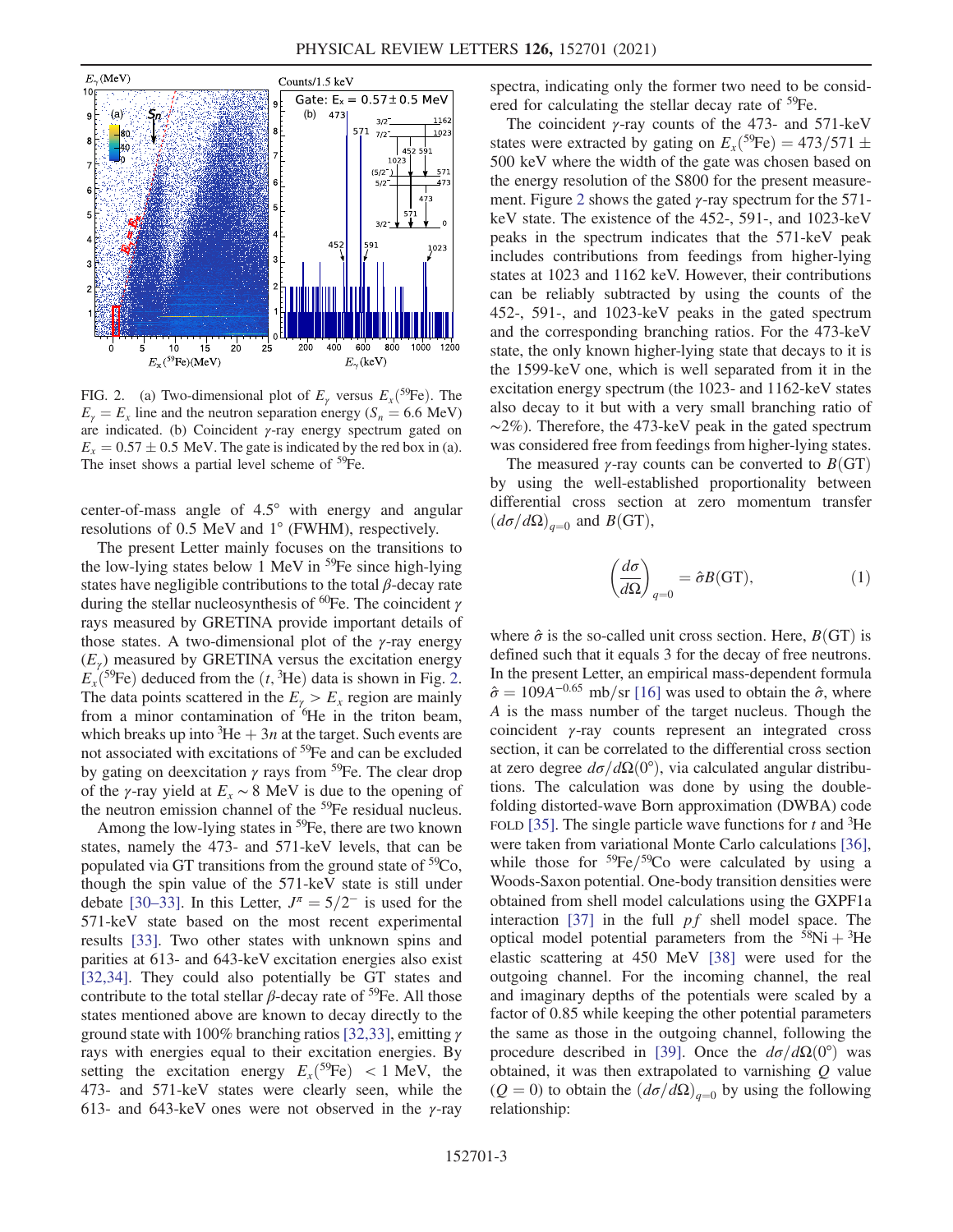$$
\left(\frac{d\sigma}{d\Omega}\right)_{q=0} = \left[\frac{\frac{d\sigma}{d\Omega}(Q=0,0^{\circ})}{\frac{d\sigma}{d\Omega}(Q,0^{\circ})}\right]_{\text{DWBA}} \left[\frac{d\sigma}{d\Omega}(Q,0^{\circ})\right]_{\text{exp}},\quad(2)
$$

where the subscripts "DWBA" and "exp" represent the calculated and experimental values, respectively. Following the procedure described above, the  $B(GT)$  were determined to be  $0.011 \pm 0.004$  and  $0.008 \pm 0.003$  for the 473- and 571-keV states, respectively. The errors were estimated from the uncertainties in beam intensity (10%), target thickness (15%), tensor-force-induced proportionality breaking (14% for the 473-keV and 24% for the 571-keV states) [\[17\]](#page-5-20), and statistical fluctuations (20% for the 473-keV and 25% for the 571-keV states).

<span id="page-3-0"></span>Impacts on the  ${}^{60}$ Fe synthesis in massive stars.—The stellar  $\beta$ -decay rate of <sup>59</sup>Fe was calculated by using the following equation:

$$
\lambda = \sum_{i} \frac{(2J_i + 1)e^{-E_i/kT}}{G(T)} \lambda_i,
$$
\n(3)

where *i* represents the *i*th level in <sup>59</sup>Fe.  $J_i$ ,  $E_i$ , and  $\lambda_i$  are the spin, excitation energy, and  $\beta$ -decay rate of the level, respectively.  $k$  is the Boltzmann constant and  $T$  is temperature.  $G(T) = \sum_l (2J_l + 1) \exp[-E_l/(kT)]$  is the partition function of <sup>59</sup>Fe. Only those transitions indicated in Fig. [1](#page-1-0) were considered in Eq. [\(3\)](#page-3-0) since they dominate the total  $\beta$ -decay rate of <sup>59</sup>Fe in the relevant stellar environment. For the ground state,  $\lambda_i$  was derived from the terrestrial half-life of <sup>59</sup>Fe. For the 473- and 571-keV excited states, the  $\lambda_i$  was determined by the following equation:

$$
\lambda_i = \frac{\ln 2}{K} \left(\frac{g_A}{g_V}\right)^2 B_i \Phi_i, \tag{4}
$$

where  $K = 6146$  s,  $(g_A/g_V)^2 = 1.2599^2$  [\[40\]](#page-5-21) and  $\Phi_i$  is the phase space integral.  $B_i$  is the  $B(GT)$  of the corresponding transition, which was deduced from the present measurement by using the detailed balance theorem.

Figure [3\(a\)](#page-3-1) shows the calculated  $\beta$ -decay rate of <sup>59</sup>Fe as a function of temperature based on the present measurement and existing theoretical calculations. At low temperatures (e.g.,  $T = 0.4$  GK during He-shell burning), the decay rates are dominated by the ground state and different calculations shown in Fig. [3\(a\)](#page-3-1) gave similar results. With increasing temperature, the decay rates increase rapidly and results from the different calculations start to diverge due to the increasing contribution from the excited states. At temperatures above 0.5 GK, the FFN table overestimates the decay rates, while the LMP one underestimates the rates, with larger discrepancies at higher temperatures. The shell model calculation [\[12\]](#page-5-0) using the GXPF1j interaction predicted  $B(GT)$  values of 0.0074 and 0.0006 for the 473- and 571-keV states, respectively, based on which the calculated decay rate lies closest to our experimentally determined one. At  $T = 1.2$  GK, a typical temperature for

<span id="page-3-1"></span>

FIG. 3. (a) The stellar  $\beta$ -decay rate of <sup>59</sup>Fe as a function of temperature from calculations by LMP (blue solid line) [\[14\],](#page-5-2) FFN (dotted line) [\[13\],](#page-5-1) shell model calculation [\[12\]](#page-5-0) using GXPF1j interaction (dashed line) and the present Letter (red solid line). The shaded area represents the error propagated from the measured  $B(GT)$ . (b) Calculated <sup>60</sup>Fe mass fraction profile by using β-decay rates of  $59$ Fe from LMP and the present Letter. Dashed lines represent the profile before explosion. The shaded background colors indicate different compositional shells defined by the dominant nuclear species at core collapse.

C-shell burning, the  $\beta$ -decay rates are dominated by excited states and are about 2 orders of magnitude larger than that of the ground state. At this temperature, the <sup>59</sup>Fe-decay rate based on our measurement is a factor of  $3.5 \pm 1.1$  larger than that from the LMP table, which is currently used most widely in astrophysical simulations.

In order to illustrate the impact of the determined transition strengths in the astrophysical context, we have used the stellar hydrodynamics code KEPLER [\[41](#page-5-22)–43] to model the evolution and explosion of a massive star with an initial mass of 18  $M_{\odot}$  and solar metallicity. The explosion was parametrized by a piston positioned at 1.47  $M_{\odot}$ , where the electron fraction  $Y_e$  drops below 0.49. The velocity of the piston was adjusted to lead to an explosion energy of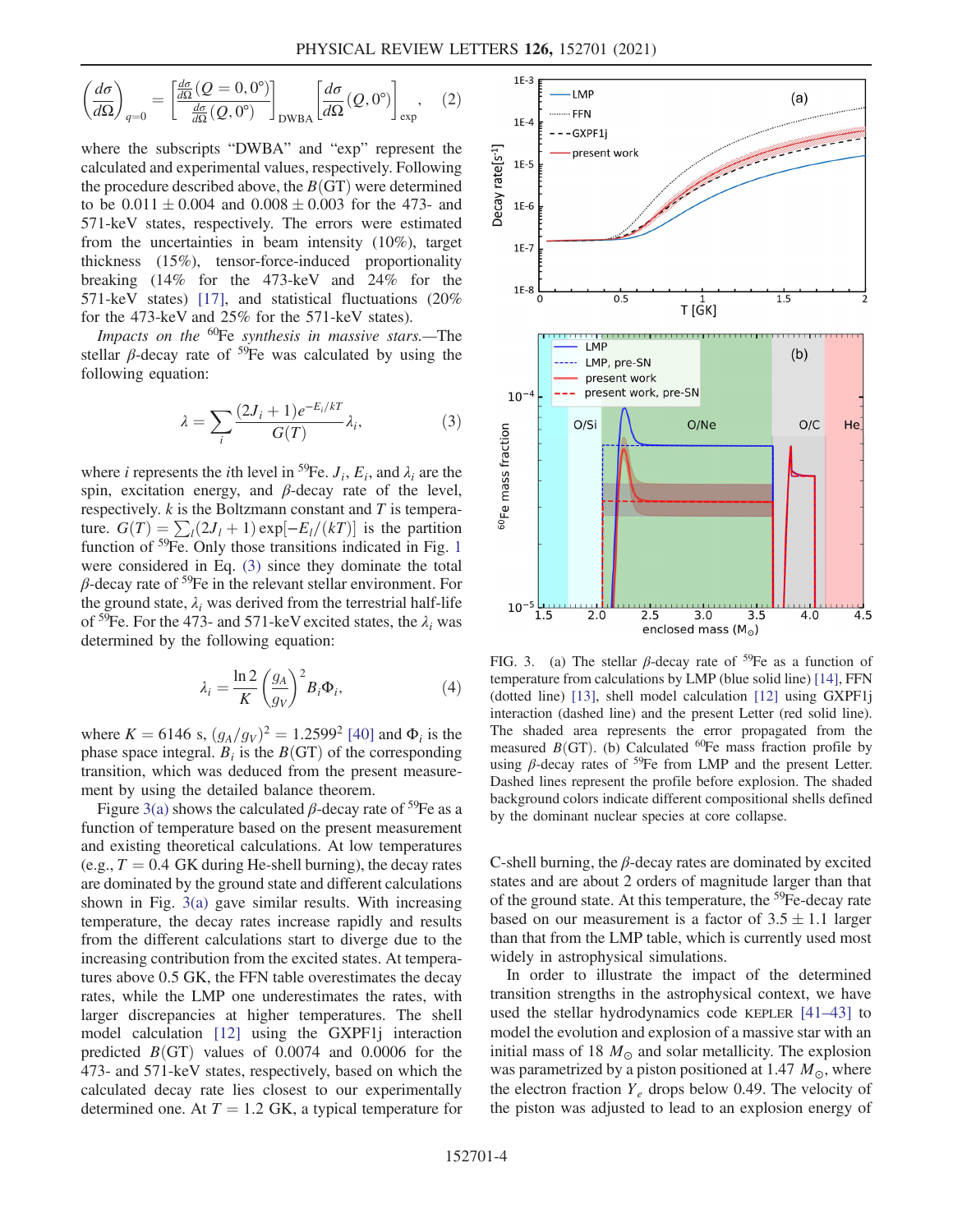1051 erg. The setup and included physics are mostly the same as in Sukhbold *et al.* [\[11\]](#page-5-23) and Müller *et al.* [\[44\]](#page-5-24), but using the solar composition from Lodders *et al.* [\[45\]](#page-5-25). We performed the calculation with <sup>59</sup>Fe-decay rates based on the central, upper, and lower values of the transition strengths reported here, as well as with the rate from the LMP table.

The result is shown in Fig.  $3(b)$  where the <sup>60</sup>Fe mass fraction is plotted as a function of the enclosed mass. Before explosion (pre-SN), two regions of significant  ${}^{60}Fe$ production can be identified: first, in the  $O/C$  shell between 3.7  $M_{\odot}$  and 4.1  $M_{\odot}$ , <sup>60</sup>Fe is synthesized during the He-shell burning. The temperature here is never high enough to affect the  $59Fe$ -decay rate and thus it is not affected by the improved decay rate. Second, between 2  $M_{\odot}$  and 3.6  $M_{\odot}$ , in the O/Ne shell, <sup>60</sup>Fe is produced during convective C-shell burning. Here, the temperature exceeds 1 GK and the thermal population of excited states significantly affects the lifetime of  $59$ Fe. Figure [3\(b\)](#page-3-1) shows that the pre-SN <sup>60</sup>Fe mass fraction with the central value of the decay rate from our measurement is  $3.1 \times 10^{-5}$ , which is almost half of the value of  $5.8 \times 10^{-5}$  obtained using the rate from the LMP table.

In addition to the pre-SN mass fraction, the solid lines in Figure [3\(b\)](#page-3-1) also show the distribution after the explosion. Below the enclosed mass of 2.1  $M_{\odot}$ , where the temperature of the supernova (SN) shock exceeds  $3$  GK, <sup>60</sup>Fe is destroyed, mostly by  $(n, \gamma)$  and  $(p, n)$  reactions. At a mass coordinate of 2.2  $M_{\odot}$ , the temperature is just right for additional neutrons provided by  ${}^{22}Ne(\alpha, \gamma)$  to lead to another burst of production of  ${}^{60}Fe$  that is added to the existing pre-SN content. In spite of the high temperature, the <sup>59</sup>Fe-decay rate does not affect the explosive component, because the timescales of the explosion are too short for noticeable decay to occur. At larger radii, there is no significant change of the  ${}^{60}Fe$  mass fraction and the pre-SN component in the  $O/C$  shell also remains mostly unaffected by the explosion. With the LMP decay rate, the total <sup>60</sup>Fe of this model is  $1.02 \times 10^{-4}$  M<sub>o</sub>, while we find a total yield of  $6.20^{+1.01}_{-0.69} \times 10^{-5}$  M<sub>\oppo</sub> with the experimentally determined transition strengths, corresponding to a decrease of 40%. The new result points to reduced tension in the discrepancy of the  ${}^{60}Fe/{}^{26}Al$   $\gamma$ -ray flux ratio.

It should be noted that the impact of the decay rate depends on the relative contributions of the C- and He-shell burning, as well as on the explosion energy. To investigate the impacts on the Galactic  ${}^{60}Fe$  in greater detail, more systematic calculations for a range of stellar models need to be carried out, which is beyond the scope of the present Letter. However, our measurement eliminates one of the most important nuclear uncertainties and provides accurate nuclear inputs for future astrophysical simulations.

Summary.—The discrepancy between the observed  ${}^{60}Fe/{}^{26}Al$  γ-ray flux ratio and theoretical predictions remains an open question. We have performed, for the

first time, exclusive measurement of the important Gamow-Teller strengths from the low-lying states in  $^{59}Fe$  to the  $^{59}Co$ ground state via the  ${}^{59}Co(t, {}^{3}He){}^{59}Fe$  charge-exchange reaction. The calculated  $\beta$ -decay rate of <sup>59</sup>Fe based on the present measurement is a factor of  $3.5 \pm 1.1$  larger than the currently adopted rate during carbon-shell burning at 1.2 GK. Stellar evolution calculations with an 18  $M_{\odot}$  star demonstrate the impacts of the new decay rate on the synthesis of  ${}^{60}Fe$ . A decrease of  $40\%$  was found for the yield of <sup>60</sup>Fe from our calculation by using the new rate compared to that by using the currently adopted one. More systematic astrophysical calculations are needed to fully investigate the impact on the galactic <sup>60</sup>Fe. Our measurement eliminates one of the major uncertainties due to nuclear physics in predicting the yield of  ${}^{60}Fe$  and alleviates the existing discrepancy of the  ${}^{60}Fe/{}^{26}Al$  ratio for some models. This is an important step toward the understanding the  ${}^{60}Fe/{}^{26}Al$  ratio.

We thank the NSCL staff for their support during the preparations for and conducting of the experiment. This project is supported by the National Key Research and Development program (MOST 2016YFA0400501). Part of the work was supported by the Strategic Priority Research Program of Chinese Academy of Sciences, Grant No. XDB XDB34020000. GRETINA was funded by the U.S. Department of Energy, in the Office of Nuclear Physics of the Office of Science. Operation of the array at N. S. C. L. was supported by DOE under Awards No. DE-SC0019034 (NSCL) and No. DE-AC02-05CH11231 (LBNL). Part of the work was supported by the U.S.- NSF under Grants No. PHY-1811855 and by the U.S. Department of Energy, Office of Science, Office of Nuclear Physics, under Award No. DE-SC0020451 (MSU). A. S. was supported in part by the U.S. Department of Energy [DE-FG02-87ER40328 (UM)]. Some calculations were performed at the Minnesota Supercomputing Institute.

<span id="page-4-1"></span><span id="page-4-0"></span>[\\*](#page-0-0) gaobsh@impcas.ac.cn

[†](#page-0-0) lika@impcas.ac.cn

- <span id="page-4-2"></span>[1] F. X. Timmes, S. E. Woosley, D. H. Hartmann, R. D. Hoffman, T. A. Weaver, and F. Matteucci, [Astrophys. J.](https://doi.org/10.1086/176046) 449, 204 (1995).
- <span id="page-4-6"></span><span id="page-4-4"></span>[2] M. Limongi and A. Chieffi, [Astrophys. J.](https://doi.org/10.1086/505164) **647**, 483 (2006).
- [3] S. E. Woosley and A. Heger, Phys. Rep. 442[, 269 \(2007\),](https://doi.org/10.1016/j.physrep.2007.02.009) the Hans Bethe Centennial Volume 1906–2006.
- <span id="page-4-3"></span>[4] A. I. Karakas and J. C. Lattanzio, [Pub. Astron. Soc. Aust.](https://doi.org/10.1071/AS03010) 20[, 279 \(2003\).](https://doi.org/10.1071/AS03010)
- [5] M. Lugaro, U. Ott, and Á. Kereszturi, [Prog. Part. Nucl.](https://doi.org/10.1016/j.ppnp.2018.05.002) Phys. 102[, 1 \(2018\)](https://doi.org/10.1016/j.ppnp.2018.05.002).
- [6] S. Wanajo, H.-T. Janka, and B. Müller, [Astrophys. J.](https://doi.org/10.1088/2041-8205/774/1/L6) 774, [L6 \(2013\).](https://doi.org/10.1088/2041-8205/774/1/L6)
- <span id="page-4-5"></span>[7] K. Nomoto and S.-C. Leung, [Space Sci. Rev.](https://doi.org/10.1007/s11214-018-0499-0) 214, 67 (2018).
- [8] W. Wang, T. Siegert, Z. G. Dai, R. Diehl, J. Greiner, A. Heger, M. Krause, M. Lang, M. M. M. Pleintinger, and X. L. Zhang, [Astrophys. J.](https://doi.org/10.3847/1538-4357/ab6336) 889, 169 (2020).
- [9] N. Prantzos, [Astron. Astrophys.](https://doi.org/10.1051/0004-6361:20035766) 420, 1033 (2004).